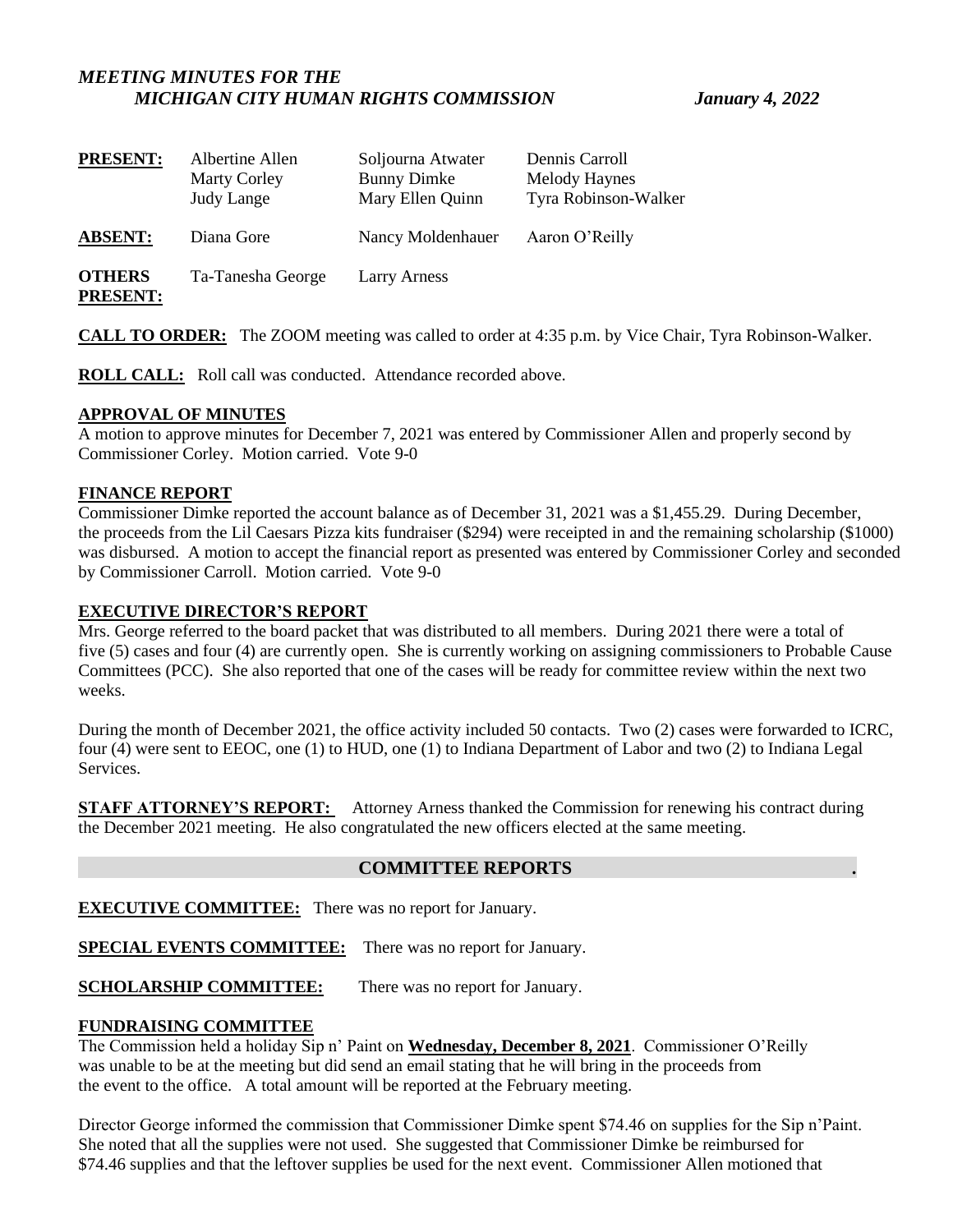# *MEETING MINUTES FOR THE January 4, 2022 MICHIGAN CITY HUMAN RIGHTS COMMISSION Page 2*

## **COMMITTEE REPORTS - Continued .**

Commissioner Dimke be reimbursed for the \$74.46 and any extra supplies be used at the next Sip n' Paint event. The motioned was seconded by Commissioner Lange. Motion carried. Vote 9-0.

### **SSAAM**

Director George asked that any discussion regarding the SSAAM Commission be held until New Business.

### **EDUCATION COMMITTEE**

Commissioner Corley reported that the theme for the Black History Month Poster and Essay Contest is "Naomi Anderson: Michigan City's Forgotten Hero." The tentative date for distributing the information to the schools is **Monday, January 10, 2022**. Commissioner Moldenhauer is working with several people from the Celebrating Naomi Anderson Committee to create a format for the students to follow.

Director George added that the Celebrating Naomi Anderson Committee may assist the Commission by covering the cost of the prizes for the contest. If this happens, it will be a big cost savings to the Commission.

**GOVERNANCE COMMITTEE:** No Report

# **MLK COMMITTEE:** No Report

# **LAPORTE COUNTY PFLAG**: No Report

Director George stated there was a meeting scheduled for **January 5, 2022** at 6:00 p.m. however she is not sure if the meeting will still be held due to the increasing COVID-19 rates. If the meeting is still going to be held, it will be at the Stan Holdcraft Center at the old Elston building.

### **TENANT/LANDLORD**

Mrs. George reported that she will be sending a sample of the brochure for commissioner review within the next several weeks. She added that she is exploring creating several brochures subtitled Volume 1, Volume 2, etc. due to the amount of information that needs to be shared.

### **OLD BUSINESS**

The Commission discussed the installation of the Naomi Anderson sculpture(s) at Westcott Park.

Commissioner Walker-Robinson reminded everyone about the *Dr. Martin Luther King, Jr. Day* celebration on **January 17, 2022**. The virtual event will be hosted by Chief Dion Campbell of the Michigan City Police Department. Since the event will be recorded, it will remain accessible for viewing possibly up to six months.

### **NEW BUSINESS**

Director George informed the Commission that Commissioner Corley rescinded his interest in serving as the Commissions' liaison to the Social Status of African American Males Commission. Commissioner Corley's new duties as an Assistant Chief of Police conflicts with his ability to attend meetings.

Commissioner Quinn stated that in December there was another commissioner that expressed interest in serving in this position. Director George concurred and stated that Commissioner Quinn's email containing the information was missed by her and not opened until after the meeting. At the conclusion of this discussion, the floor was opened to nominations for Liaison to the Social Status of African American Males.